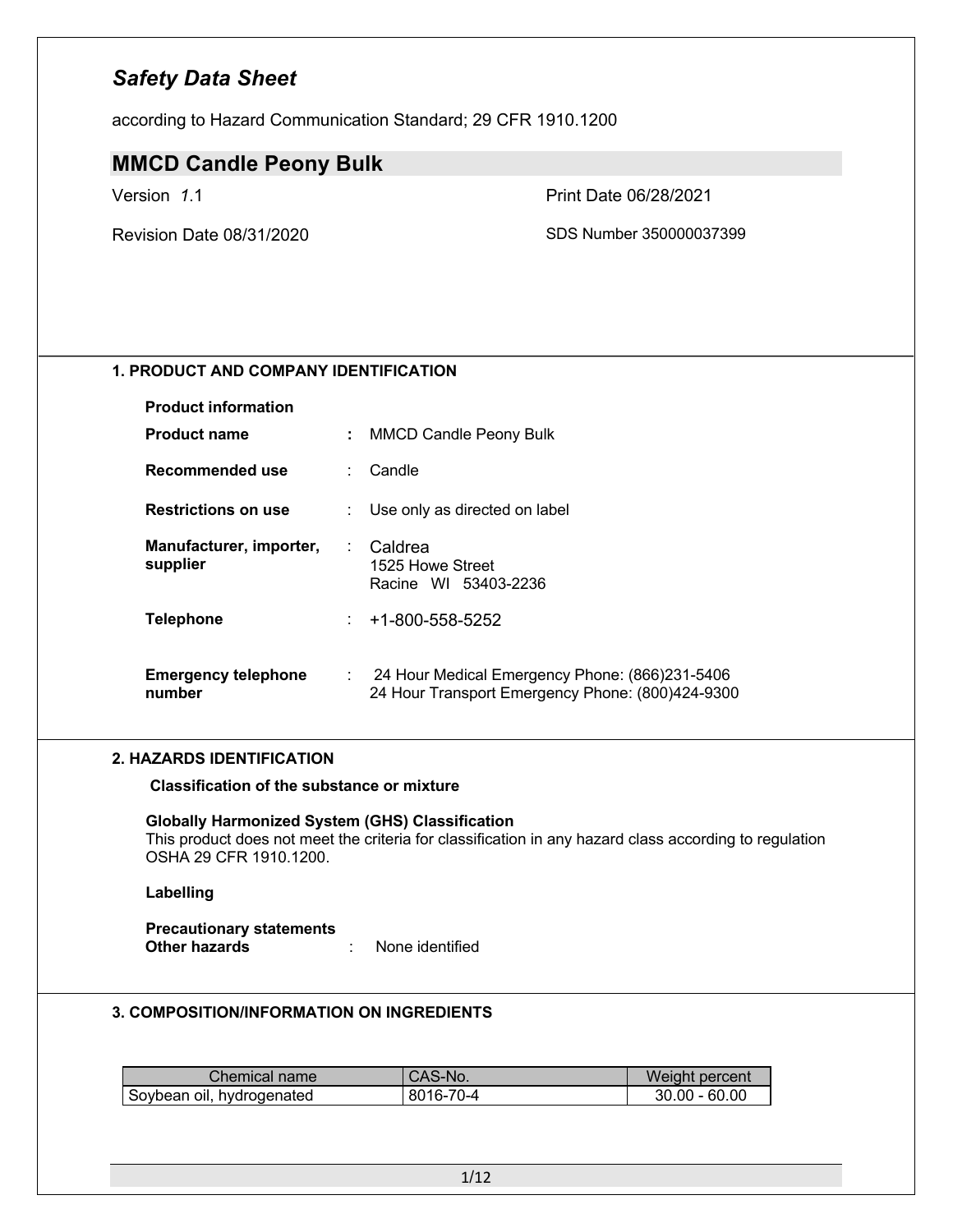according to Hazard Communication Standard; 29 CFR 1910.1200

## **MMCD Candle Peony Bulk**

Version *1*.1 Print Date 06/28/2021

Revision Date 08/31/2020 SDS Number 350000037399

| <b>Stearyl Alcohol</b>             | 112-92-5 | 10.00 - 30.00                    |
|------------------------------------|----------|----------------------------------|
| <b>Trade Secret</b><br>Fragrance - | Mixture  | $.00 - 5.00$                     |
| .<br>$-$                           |          | $\cdots$<br>$\ddot{\phantom{a}}$ |

The specific chemical identity and/or exact percentage (concentration) of this composition has been withheld as a trade secret.

For additional information on product ingredients, see www.caldrea.com.

### **4. FIRST AID MEASURES**

| <b>Description of first aid measures</b>                                   |                                                                                                          |  |  |  |  |  |
|----------------------------------------------------------------------------|----------------------------------------------------------------------------------------------------------|--|--|--|--|--|
| Eye contact                                                                | No special requirements                                                                                  |  |  |  |  |  |
| <b>Skin contact</b>                                                        | No special requirements                                                                                  |  |  |  |  |  |
| <b>Inhalation</b>                                                          | No special requirements.                                                                                 |  |  |  |  |  |
| Ingestion                                                                  | No special requirements                                                                                  |  |  |  |  |  |
| Most important symptoms and effects, both acute and delayed                |                                                                                                          |  |  |  |  |  |
| Eyes                                                                       | No adverse effects expected when used as directed.                                                       |  |  |  |  |  |
| Skin effect                                                                | No adverse effects expected when used as directed.<br>Contact with hot product will cause thermal burns. |  |  |  |  |  |
| Inhalation                                                                 | No adverse effects expected when used as directed.                                                       |  |  |  |  |  |
| Ingestion                                                                  | No adverse effects expected when used as directed.                                                       |  |  |  |  |  |
| Indication of any immediate medical attention and special treatment needed |                                                                                                          |  |  |  |  |  |

See Description of first aid measures unless otherwise stated.

### **5. FIREFIGHTING MEASURES**

| Suitable extinguishing | : Carbon dioxide (CO2), Dry chemical, Foam |
|------------------------|--------------------------------------------|
| media                  |                                            |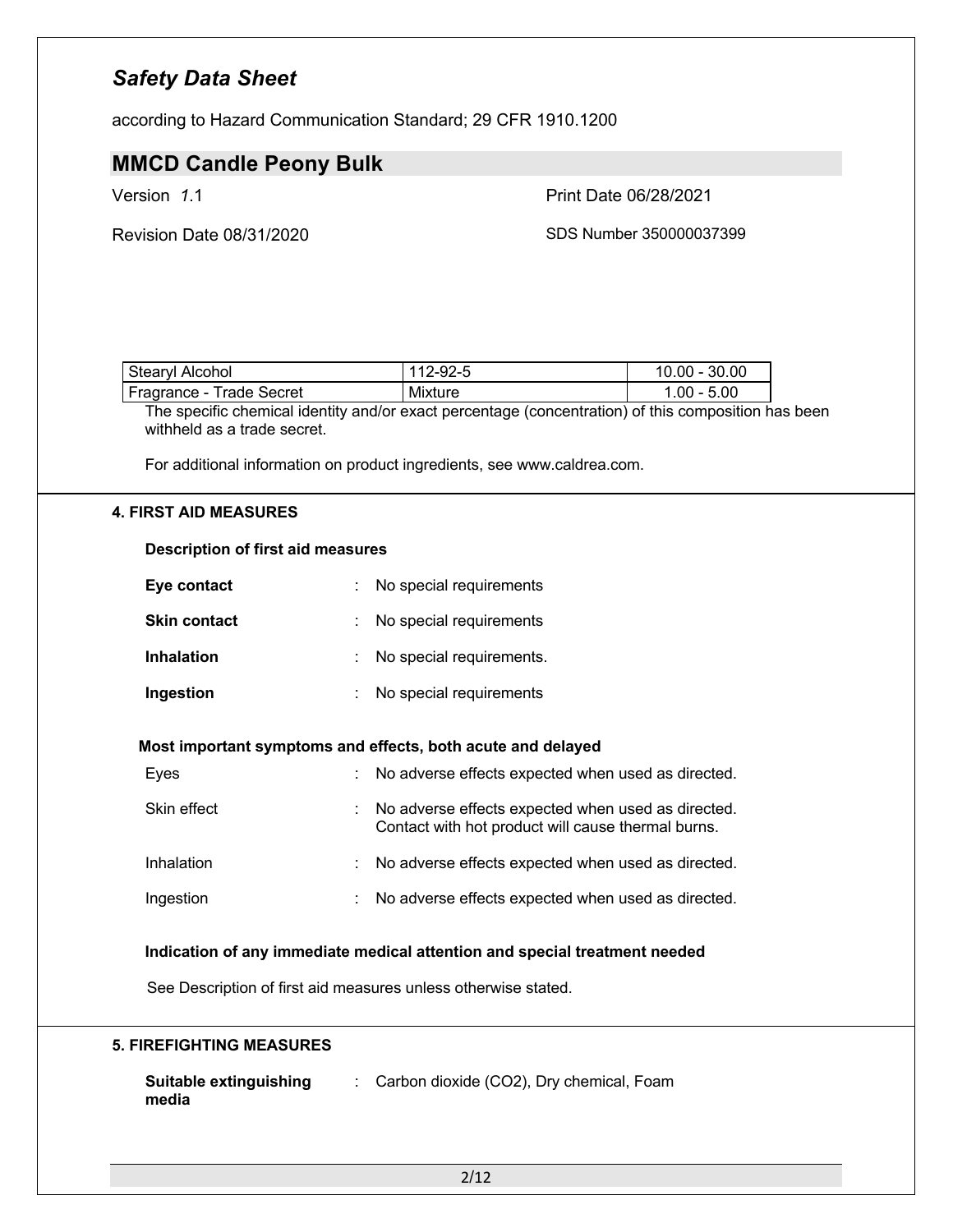according to Hazard Communication Standard; 29 CFR 1910.1200

| <b>MMCD Candle Peony Bulk</b>                                               |       |                                                                                                                                                                                                                                                                                                                                     |  |  |  |
|-----------------------------------------------------------------------------|-------|-------------------------------------------------------------------------------------------------------------------------------------------------------------------------------------------------------------------------------------------------------------------------------------------------------------------------------------|--|--|--|
| Version 1.1                                                                 |       | Print Date 06/28/2021                                                                                                                                                                                                                                                                                                               |  |  |  |
| <b>Revision Date 08/31/2020</b>                                             |       | SDS Number 350000037399                                                                                                                                                                                                                                                                                                             |  |  |  |
| <b>Extinguishing media</b><br>which shall not be used<br>for safety reasons | ÷.    | High volume water jet                                                                                                                                                                                                                                                                                                               |  |  |  |
| <b>Further information</b>                                                  |       | Fight fire with normal precautions from a reasonable distance.<br>Standard procedure for chemical fires. Wear full protective<br>clothing and positive pressure self-contained breathing<br>apparatus.                                                                                                                              |  |  |  |
| <b>6. ACCIDENTAL RELEASE MEASURES</b>                                       |       |                                                                                                                                                                                                                                                                                                                                     |  |  |  |
| <b>Personal precautions</b>                                                 |       | Wash thoroughly after handling.                                                                                                                                                                                                                                                                                                     |  |  |  |
| <b>Environmental</b><br>precautions                                         |       | Outside of normal use, avoid release to the environment.                                                                                                                                                                                                                                                                            |  |  |  |
| <b>Methods and materials</b><br>for containment and<br>cleaning up          | t.    | Sweep up and shovel into suitable containers for disposal.<br>Clean residue from spill site.                                                                                                                                                                                                                                        |  |  |  |
| <b>7. HANDLING AND STORAGE</b>                                              |       |                                                                                                                                                                                                                                                                                                                                     |  |  |  |
| <b>Handling</b>                                                             |       |                                                                                                                                                                                                                                                                                                                                     |  |  |  |
| <b>Precautions for safe</b><br>handling                                     | fire. | Avoid contact with skin, eyes and clothing.<br>Burn candle within sight. Never touch, lift or move a candle<br>while lit. Never burn candle on or near anything that can catch<br>For personal protection see section 8.<br>Avoid contact with molten material.<br>Use only as directed.<br>KEEP OUT OF REACH OF CHILDREN AND PETS. |  |  |  |
| <b>Advice on protection</b><br>against fire and explosion                   |       | Normal measures for preventive fire protection.                                                                                                                                                                                                                                                                                     |  |  |  |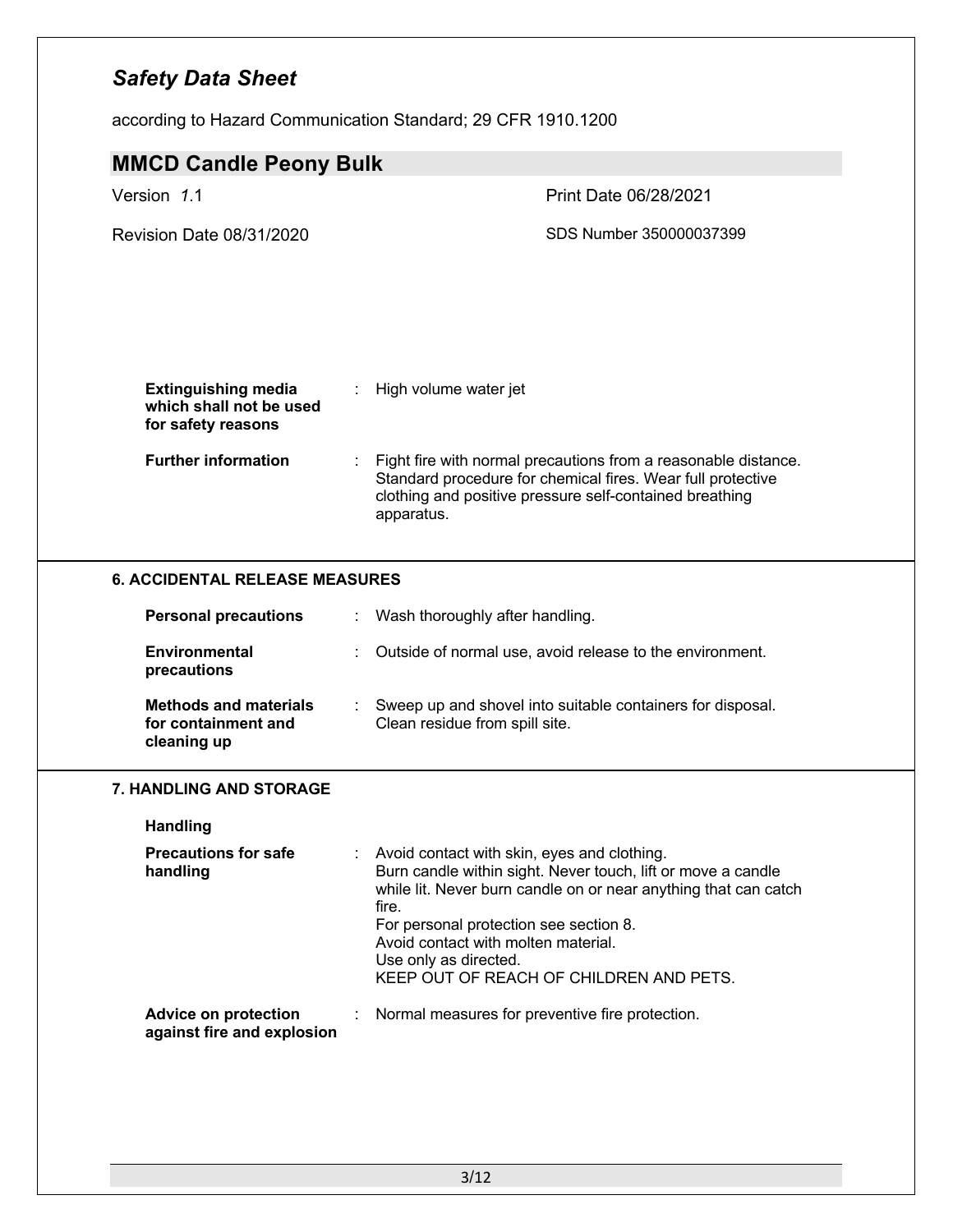according to Hazard Communication Standard; 29 CFR 1910.1200

# **MMCD Candle Peony Bulk**

Revision Date 08/31/2020 SDS Number 350000037399

Version *1*.1 Print Date 06/28/2021

### **8. EXPOSURE CONTROLS/PERSONAL PROTECTION**

### **Occupational Exposure Limits**

| Components                   | CAS-No.   | mg/m3             | ppm | Non-<br>standard<br>units | <b>Basis</b>    |
|------------------------------|-----------|-------------------|-----|---------------------------|-----------------|
| Soybean oil,<br>hydrogenated | 8016-70-4 | $5 \text{ mg/m}$  |     |                           | <b>SUPPLIER</b> |
| Soybean oil,<br>hydrogenated | 8016-70-4 | $15 \text{ mg/m}$ |     |                           | <b>SUPPLIER</b> |

#### **Personal protective equipment**

| <b>Respiratory protection</b> | ÷ | No special requirements.                                                                                  |
|-------------------------------|---|-----------------------------------------------------------------------------------------------------------|
| <b>Hand protection</b>        | ÷ | No special requirements.                                                                                  |
| Eye protection                |   | No special requirements.                                                                                  |
| Skin and body protection      | ÷ | No special requirements.                                                                                  |
| <b>Hygiene measures</b>       | ÷ | Handle in accordance with good industrial hygiene and safety<br>practice. Wash thoroughly after handling. |

### **9. PHYSICAL AND CHEMICAL PROPERTIES**

| Form                   | ÷  | Wax.                                        |
|------------------------|----|---------------------------------------------|
| Color                  | ÷  | white                                       |
| Odour                  | ÷. | floral                                      |
| <b>Odour Threshold</b> |    | : Test not applicable for this product type |
| pH                     |    | : Test not applicable for this product type |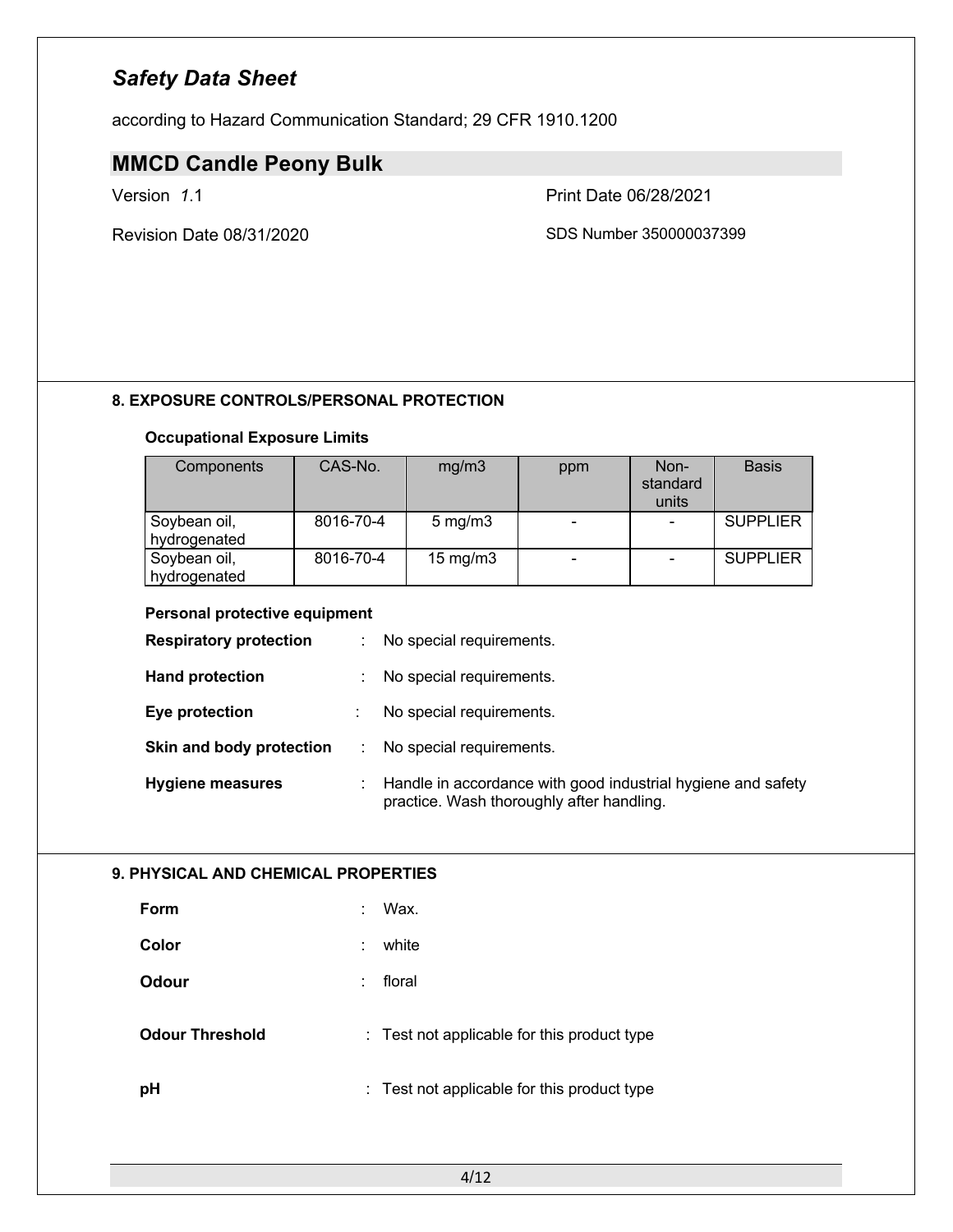according to Hazard Communication Standard; 29 CFR 1910.1200

# **MMCD Candle Peony Bulk**

Version *1*.1 Print Date 06/28/2021

Revision Date 08/31/2020 SDS Number 350000037399

| <b>Melting point/freezing point</b>        | Test not applicable for this product type                                      |
|--------------------------------------------|--------------------------------------------------------------------------------|
| Initial boiling point and<br>boiling range | Test not applicable for this product type<br>t.                                |
| <b>Flash point</b>                         | : $> 135 °C$<br>> 275 °F                                                       |
| <b>Evaporation rate</b>                    | : Test not applicable for this product type                                    |
| <b>Flammability (solid, gas)</b>           | : Sustains combustion                                                          |
| explosive limits                           | <b>Upper/lower flammability or</b> : Test not applicable for this product type |
| Vapour pressure                            | Test not applicable for this product type                                      |
| <b>Vapour density</b>                      | Test not applicable for this product type                                      |
| <b>Relative density</b>                    | Test not applicable for this product type                                      |
| Solubility(ies)                            | insoluble<br>t.                                                                |
| Partition coefficient: n-<br>octanol/water | Test not applicable for this product type<br>÷.                                |
| <b>Auto-ignition temperature</b>           | : Test not applicable for this product type                                    |
| <b>Decomposition temperature</b>           | Test not applicable for this product type<br>t.                                |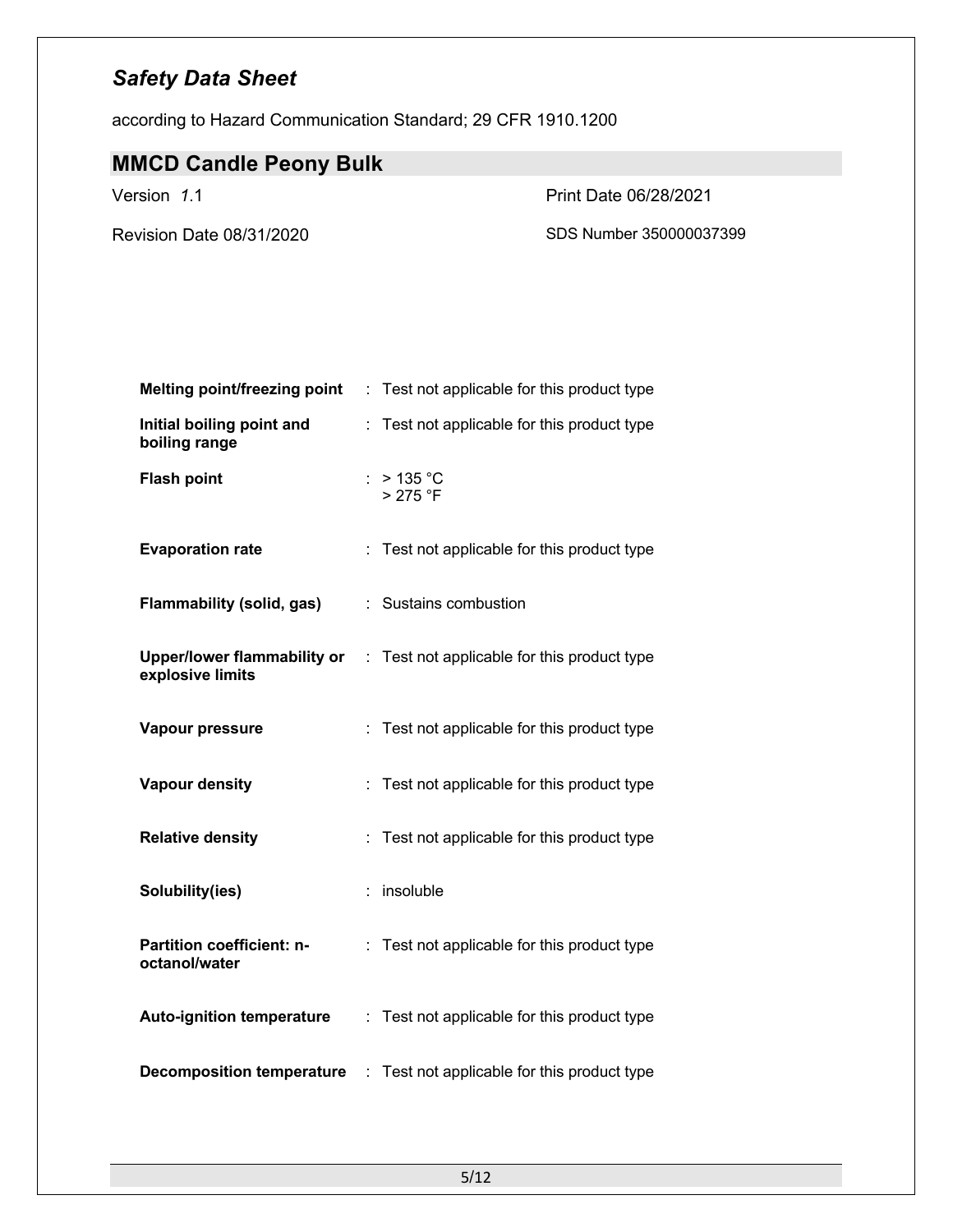according to Hazard Communication Standard; 29 CFR 1910.1200

| <b>MMCD Candle Peony Bulk</b>                                     |                                                                                                                |
|-------------------------------------------------------------------|----------------------------------------------------------------------------------------------------------------|
| Version 1.1                                                       | Print Date 06/28/2021                                                                                          |
| Revision Date 08/31/2020                                          | SDS Number 350000037399                                                                                        |
|                                                                   |                                                                                                                |
| <b>Viscosity, dynamic</b>                                         | : Test not applicable for this product type                                                                    |
| <b>Viscosity, kinematic</b>                                       | : Test not applicable for this product type                                                                    |
| <b>Oxidizing properties</b>                                       | : Test not applicable for this product type                                                                    |
| <b>Volatile Organic</b><br><b>Compounds</b><br>Total VOC (wt. %)* | 4.3 % - additional exemptions may apply<br>*as defined by US Federal and State Consumer Product<br>Regulations |
| <b>Other information</b>                                          | : None identified<br>÷                                                                                         |
| <b>10. STABILITY AND REACTIVITY</b>                               |                                                                                                                |
| <b>Reactivity</b>                                                 | : No dangerous reaction known under conditions of normal use.                                                  |
| <b>Chemical stability</b>                                         | : Stable under recommended storage conditions.                                                                 |
| <b>Possibility of hazardous</b><br>reactions                      | : Stable under recommended storage conditions.                                                                 |
|                                                                   |                                                                                                                |
| <b>Conditions to avoid</b>                                        | : Direct sources of heat.                                                                                      |
| Incompatible materials                                            | : None known.                                                                                                  |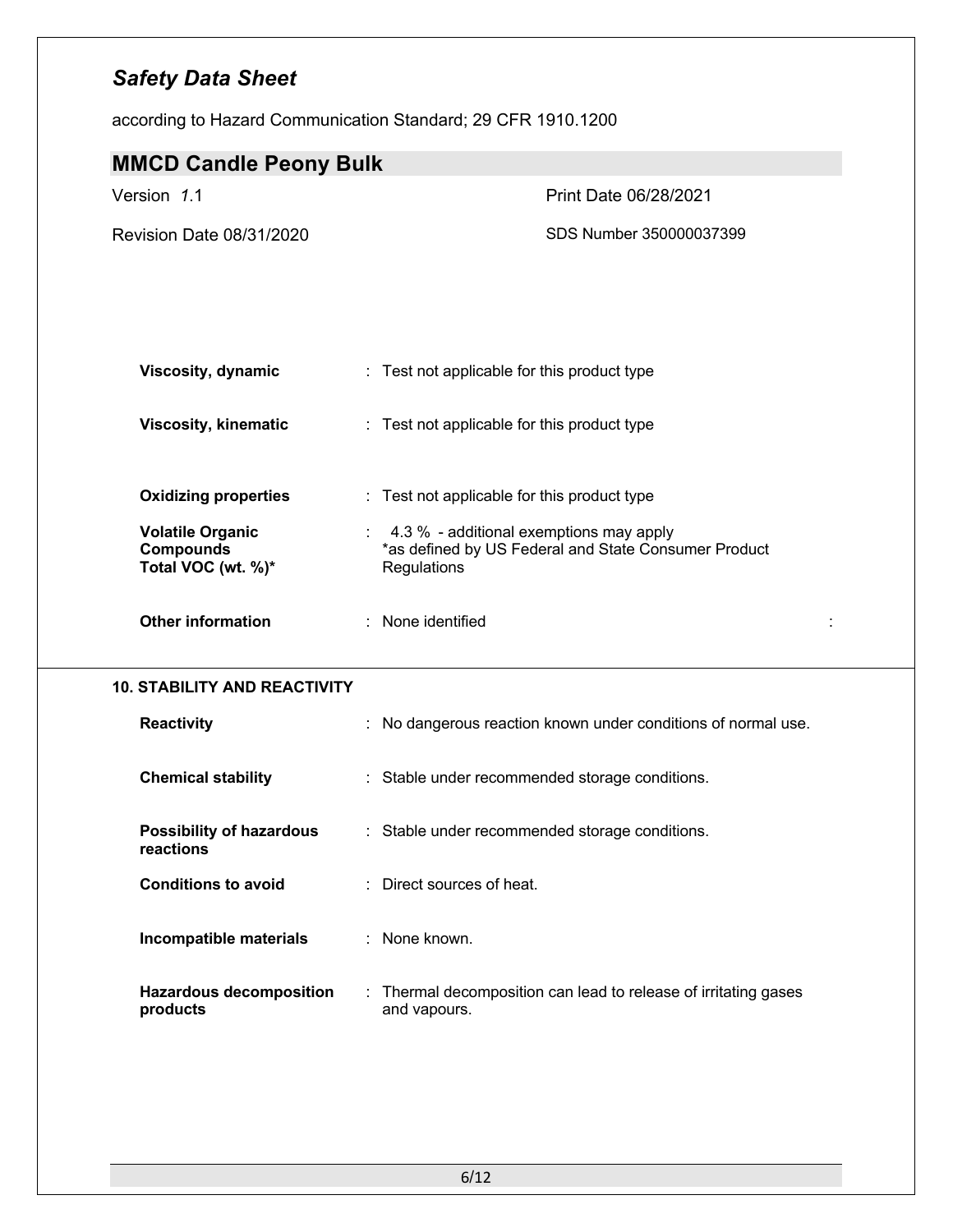according to Hazard Communication Standard; 29 CFR 1910.1200

# **MMCD Candle Peony Bulk**

Version *1*.1 Print Date 06/28/2021

Revision Date 08/31/2020 SDS Number 350000037399

#### **11. TOXICOLOGICAL INFORMATION**

| <b>Acute oral toxicity</b>       |  | : LD50 $>$ 5000 mg/kg |
|----------------------------------|--|-----------------------|
| <b>Acute inhalation toxicity</b> |  | : $LC50$ 8.1 mg/L     |
| <b>Acute dermal toxicity</b>     |  | : $LD50$ 3925 mg/kg   |

| <b>GHS Properties</b>                                  | <b>Classification</b>      | <b>Routes of entry</b>     |
|--------------------------------------------------------|----------------------------|----------------------------|
| Acute toxicity                                         | No classification proposed | Oral                       |
| Acute toxicity                                         | No classification proposed | Dermal                     |
| Acute toxicity                                         | No classification proposed | Inhalation - Dust and Mist |
| Acute toxicity                                         | No classification proposed | Inhalation - Vapour        |
| Acute toxicity                                         | No classification proposed | Inhalation - Gas           |
| Skin corrosion/irritation                              | No classification proposed |                            |
| Serious eye<br>damage/eye irritation                   | No classification proposed |                            |
| Skin sensitisation                                     | No classification proposed |                            |
| Respiratory<br>sensitisation                           | No classification proposed |                            |
| Germ cell mutagenicity                                 | No classification proposed |                            |
| Carcinogenicity                                        | No classification proposed |                            |
| Reproductive toxicity                                  | No classification proposed |                            |
| Specific target organ<br>toxicity - single<br>exposure | No classification proposed |                            |
| Specific target organ                                  | No classification proposed |                            |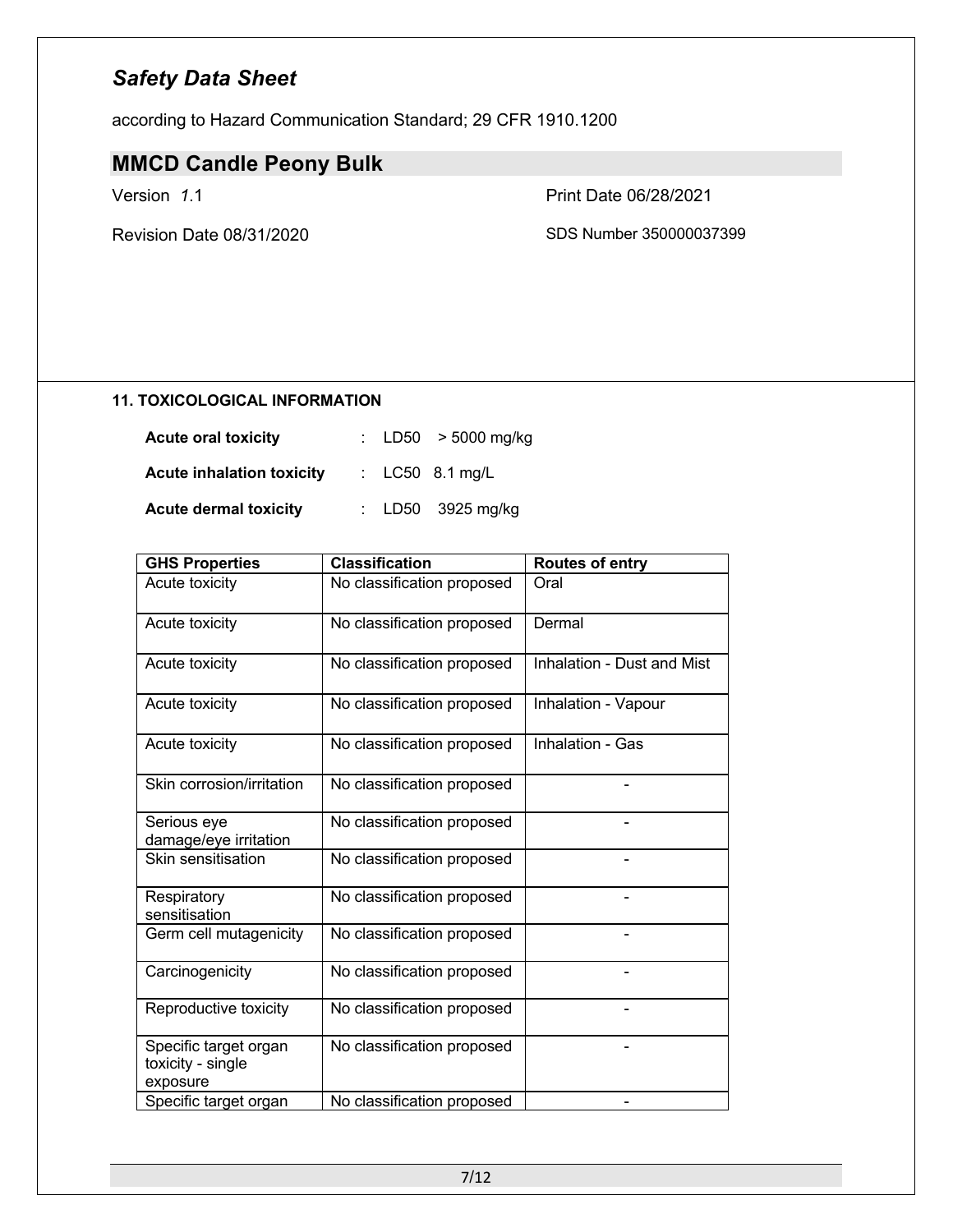according to Hazard Communication Standard; 29 CFR 1910.1200

## **MMCD Candle Peony Bulk**

Version *1*.1 Print Date 06/28/2021

Revision Date 08/31/2020 **SDS Number 350000037399** 

| toxicity - repeated<br>exposure |                            |  |
|---------------------------------|----------------------------|--|
| Aspiration hazard               | No classification proposed |  |

**Aggravated Medical Condition**

: None known.

#### **12. ECOLOGICAL INFORMATION**

**Product :** The product itself has not been tested.

#### **Toxicity**

The ingredients in this formula have been reviewed and no adverse impact to the environment is expected when used according to label directions.

#### **Toxicity to fish**

| <b>Components</b>         | End point                    | <b>Species</b>           | <b>Value</b>     | <b>Exposure</b><br>time |
|---------------------------|------------------------------|--------------------------|------------------|-------------------------|
| Soybean oil, hydrogenated | No data<br>available         |                          |                  |                         |
| Stearyl Alcohol           | semi-<br>static test<br>LC50 | Danio rerio (zebra fish) | > 10,000<br>mg/l | 96 h                    |
| Fragrance - Trade Secret  | No data<br>available         |                          |                  |                         |

#### **Toxicity to aquatic invertebrates**

| <b>Components</b>         | <b>End point</b>     | <b>Species</b>                | Value      | <b>Exposure</b><br>time |
|---------------------------|----------------------|-------------------------------|------------|-------------------------|
| Soybean oil, hydrogenated | No data<br>available |                               |            |                         |
| Stearyl Alcohol           | static test<br>EC50  | Daphnia magna (Water<br>flea) | 1,700 mg/l | 48 h                    |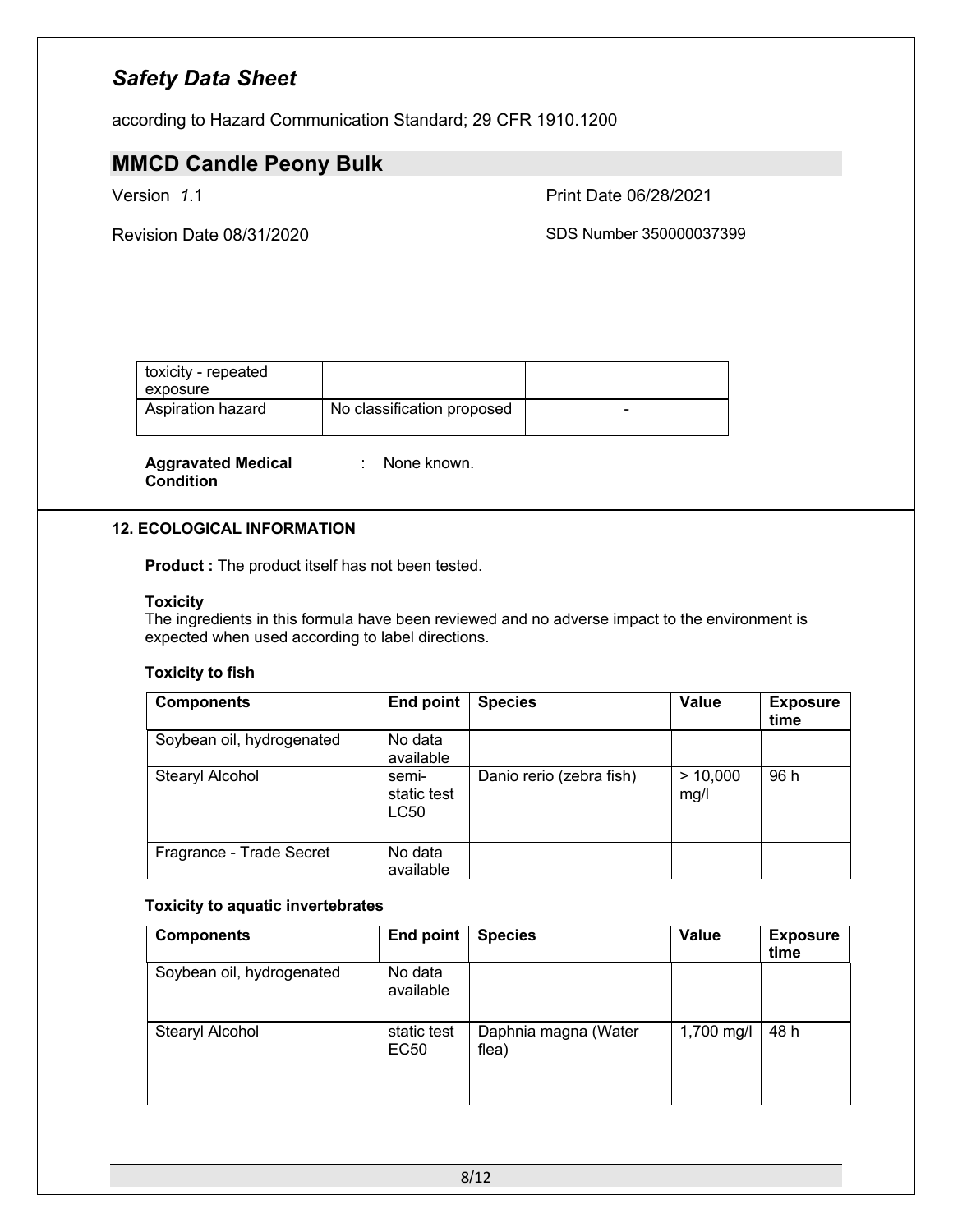according to Hazard Communication Standard; 29 CFR 1910.1200

# **MMCD Candle Peony Bulk**

Version *1*.1 Print Date 06/28/2021

Revision Date 08/31/2020 SDS Number 350000037399

|                          | semi-<br>static test<br><b>NOEC</b> | Daphnia magna | $0.98$ mg/l | 21 <sub>d</sub> |
|--------------------------|-------------------------------------|---------------|-------------|-----------------|
| Fragrance - Trade Secret | No data<br>available                |               |             |                 |

### **Toxicity to aquatic plants**

| <b>Components</b>         | End point            | <b>Species</b>                           | Value    | <b>Exposure</b><br>time |
|---------------------------|----------------------|------------------------------------------|----------|-------------------------|
| Soybean oil, hydrogenated | No data<br>available |                                          |          |                         |
| Stearyl Alcohol           | EC <sub>50</sub>     | Desmodesmus<br>subspicatus (green algae) | 235 mg/l | 96 h                    |
| Fragrance - Trade Secret  | No data<br>available |                                          |          |                         |

### **Persistence and degradability**

| <b>Component</b>          | <b>Biodegradation</b> | <b>Exposure</b> | <b>Summary</b> |
|---------------------------|-----------------------|-----------------|----------------|
|                           |                       | time            |                |
| Soybean oil, hydrogenated | No data available     |                 | Not readily    |
|                           |                       |                 | biodegradable. |
|                           |                       |                 |                |
| Stearyl Alcohol           | 76 %                  | 28d             |                |
|                           |                       |                 |                |
| Fragrance - Trade Secret  | No data available     |                 |                |

#### **Bioaccumulative potential**

| <b>Component</b>          | <b>Bioconcentration</b><br>factor (BCF) | <b>Partition Coefficient n-</b><br>Octanol/water (log) |
|---------------------------|-----------------------------------------|--------------------------------------------------------|
| Soybean oil, hydrogenated | No data available                       | No data available                                      |
| Stearyl Alcohol           | 199.2                                   | 7.4                                                    |
| Fragrance - Trade Secret  | No data available                       | No data available                                      |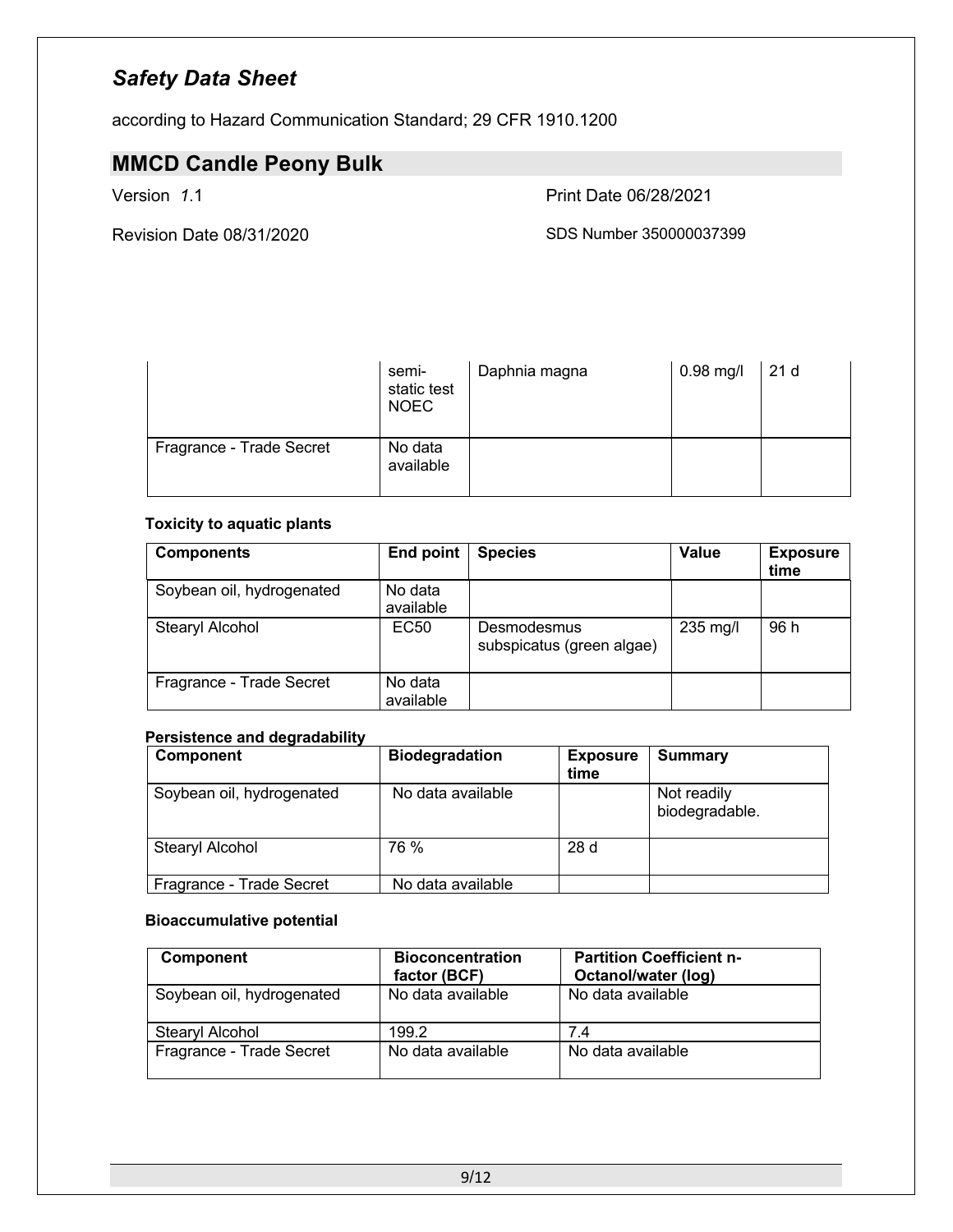according to Hazard Communication Standard; 29 CFR 1910.1200

### **MMCD Candle Peony Bulk**

Version *1*.1 Print Date 06/28/2021

Revision Date 08/31/2020 SDS Number 350000037399

#### **Mobility**

| <b>Component</b>          | End point         | Value |
|---------------------------|-------------------|-------|
| Soybean oil, hydrogenated | No data available |       |
| Stearyl Alcohol           | No data available |       |
| Fragrance - Trade Secret  | No data available |       |

#### **PBT and vPvB assessment**

| Component                 | <b>Results</b>                       |
|---------------------------|--------------------------------------|
| Soybean oil, hydrogenated | Not fulfilling PBT and vPvB criteria |
| Stearyl Alcohol           | Not fulfilling PBT and vPvB criteria |
| Fragrance - Trade Secret  | Not fulfilling PBT and vPvB criteria |

**Other adverse effects :** None known.

### **13. DISPOSAL CONSIDERATIONS**

Consumer may discard empty container in trash, or recycle where facilities exist.

#### **14. TRANSPORT INFORMATION**

Please refer to the Bill of Lading/receiving documents for up-to-date shipping information.

# **Land transport**

Not classified as dangerous in the meaning of transport regulations.

#### **Sea transport**

Not classified as dangerous in the meaning of transport regulations.

#### **Air transport**

Not classified as dangerous in the meaning of transport regulations.

### **15. REGULATORY INFORMATION**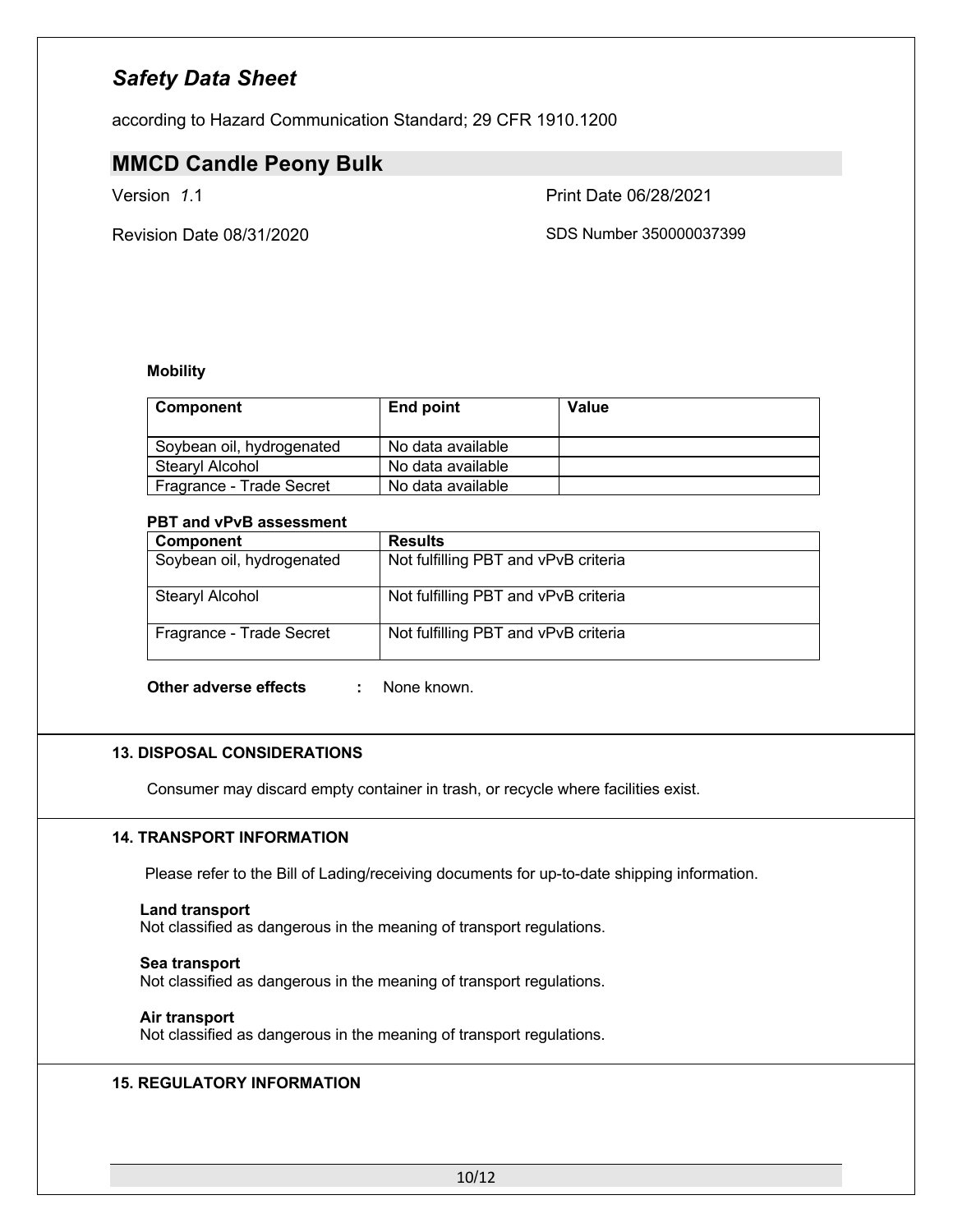according to Hazard Communication Standard; 29 CFR 1910.1200

| <b>MMCD Candle Peony Bulk</b>   |                                                                                                                                                             |
|---------------------------------|-------------------------------------------------------------------------------------------------------------------------------------------------------------|
| Version 1.1                     | <b>Print Date 06/28/2021</b>                                                                                                                                |
| <b>Revision Date 08/31/2020</b> | SDS Number 350000037399                                                                                                                                     |
| <b>Notification status</b>      | All ingredients of this product are listed or are excluded from<br>listing on the U.S. Toxic Substances Control Act (TSCA)<br>Chemical Substance Inventory. |
| <b>Notification status</b>      | All ingredients of this product comply with the New Substances<br>÷<br>Notification requirements under the Canadian Environmental<br>Protection Act (CEPA). |
| <b>California Prop. 65</b>      | This product is not subject to the reporting requirements under<br>California's Proposition 65.                                                             |

### **16. OTHER INFORMATION**

| <b>HMIS Ratings</b> |  |
|---------------------|--|
| <b>Health</b>       |  |
| <b>Flammability</b> |  |
| <b>Reactivity</b>   |  |

| <b>NFPA Ratings</b> |                          |  |
|---------------------|--------------------------|--|
| <b>Health</b>       | 0                        |  |
| <b>Fire</b>         | 0                        |  |
| Reactivity          | 0                        |  |
| Special             | $\overline{\phantom{0}}$ |  |

This information is being provided in accordance with the Occupational Safety and Health Administration (OSHA) regulation (29 CFR 1910.1200). The information supplied is designed for workplaces where product use and frequency of exposure exceeds that established for the labeled consumer use.

### **Further information**